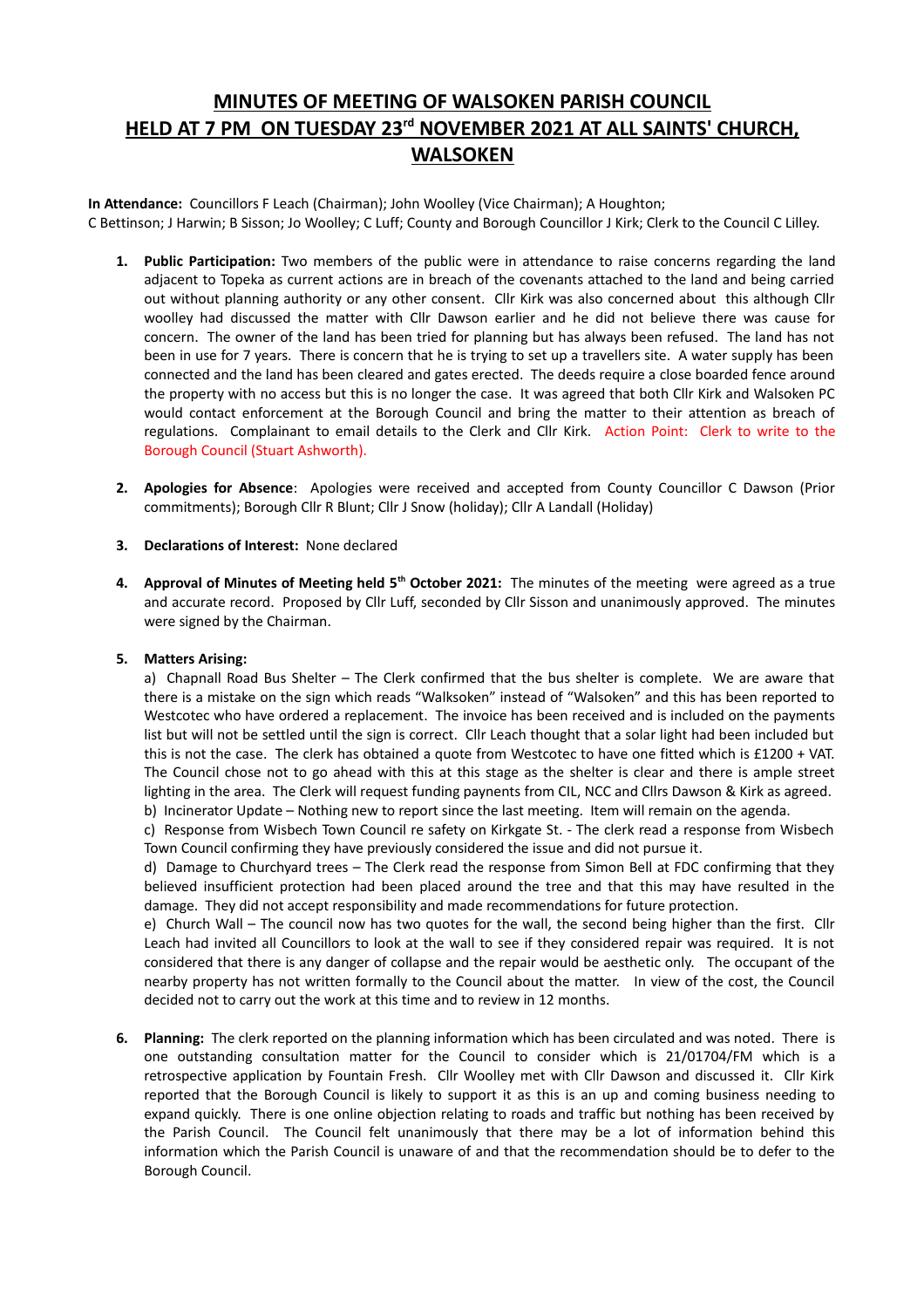## **7. Finance:**

a) The schedule of payments as attached to the original minutes has been circulated. Cllr Jo Woolley proposed the payments be accepted and Cllr Harwin seconded. All in agreement.

b) The Clerk presented the first draft of the 2022/23 Budget which was discussed in some detail. The Budget will be updated for the January meeting when it will be considered again for acceptance at that meeting. The draft includes calculations for 3 alternatives of precept (3%, 5% or 10%). Cllr Leach suggested 3% but Cllr Kirk reported that all of his Councils are putting in for a 5% precept so it was agreed that this would be best for Walsoken Parish Council as well.

c) The Council has received a CIL payment of £2454.89 which must be spent within 5 years of receipt or CIL can request for it to be returned. There are specific things the money can be spent on as outlined in the funding confirmation. Suggestions were invited and made for a bus shelter on Burrett Rd although this would mean moving the current bus stop or upgrading the basketball area. To be discussed again at future meetings. Action Point: Clerk to contact Andrew Wallace and Jason Morse to look at possible bus shelter locations on Burrett Road.

d) The clerk put forward a proposal for a new laptop as the current on Is over 10 years old and is not working efficiently and is very outdated. 3 quotes were provided. The quote from Cloudy IT was dismissed as being excessive and requiring ongoing costs which were not considered necessary. Likewise the quote from Currys PC World was dismissed because the laptop in question is not currently available and they do not offer support or data transfer. It was agreed to go ahead and use Tamar IT as a local firm because they could provide the data transfer etc. The proposal to purchase was accepted but the Clerk was asked to obtain an updated quote to include Windows 11 and a separate USB keyboard. The budget for the updated quote was agreed at £750 with Cllrs Luff and Houghton to consider the updated details before ordering. Action Point: Clerk to obtain updated quote and order the laptop once approved by Cllrs Luff & Houghton

e) E.On Price Changes – the cost of the electricity supply from E.0n has increased commencing 01.12.21. the current price is 25.40p per KWh and will increase to 33.80p per Kwh. The Clerk has been unable to obtain any more prices as many suppliers will not operated unmetered supplies. Cllr Kirk recommended asking NALC for details of who is prepared to supply. Action Point: Clerk to contact NALC

#### **8. Highway Matters:**

The clerk reported on current outstanding highways matters as contained in the report as circulated and this was noted. A number of matters were reported including a road collapse at Biggs Lane outside Lakeside and a sofa dumped at Blackbear Lane. Action Point: Clerk to report. Exact location and details of Bucks Holt problem (What three words) to be supplied for problem there.

a) Parish Partnership Bids were discussed, nothing previously having been proposed. The proposed bus shelter was considered but there is insufficient time in which to make an application as the closing date is  $10^{th}$ December 2021. No application will be made on this occasion.

b) Discussions took place regarding speed monitoring with a view to trying to carry some out to report to the police although it was acknowledged that the police aren't keen to assist. Static speed signs can have registration numbers displayed as well as speed which may be an additional deterrent if drives think their vehicle is being recorded. Action point: Clerk to look and see what speeding deterrent equipment Westcotec can supply and the associated cost.

c) National Highways Strategy – Action Point: Cllr Leach will check the position and the emails received.

d) Update on passing space – The Clerk contacted Andrew Wallace at NCC on 01.11.21 and he advised that he met with the designer 3 weeks prior and she is finallisng the paperwork. He will advise as soon as he has a date for the work.

- **9. Street Lighting:** Nothing to report.
- **10. Allotments and Rent Review:** The Clerk reported that the tenant has paid the rent for October 21 to October 22 and an invoice has been received from NCC for the rent period April to October 2021. No update on potential rent review.

#### **11. Churchyard Matters:**

a) Cllr Leach suggested a Sorbus Hupehensis to replace the tree that died and has obtained 3 quotes. The first was from Rachel's Plants for a 45L pot 10-12cm girth approx 2-4m tall for £105+VAT. Barcham can do a similar tree for £119+VAT or Simpsons for £90+VAT but this would be a smaller tree. The Council agreed to order the tree from Rachel's plants. Action Point: Cllr Leach will order tree and arrange planting.